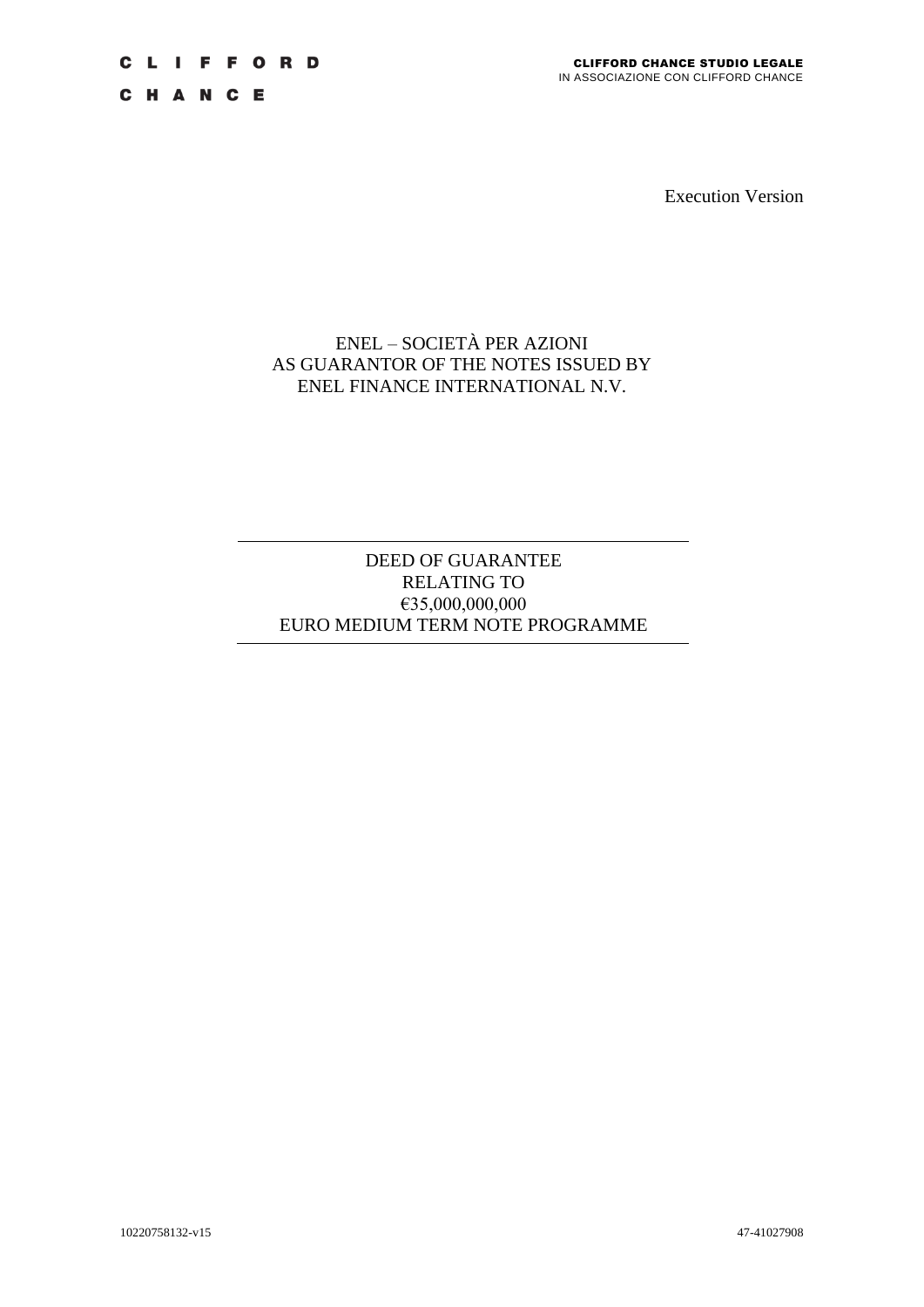## **CONTENTS**

| Clause |  | Page |
|--------|--|------|
| 1.     |  |      |
| 2.     |  |      |
| 3.     |  |      |
| 4.     |  |      |
| 5.     |  |      |
| 6.     |  |      |
| 7.     |  |      |
| 8.     |  |      |
| 9.     |  |      |
| 10.    |  |      |
| 11.    |  |      |
|        |  |      |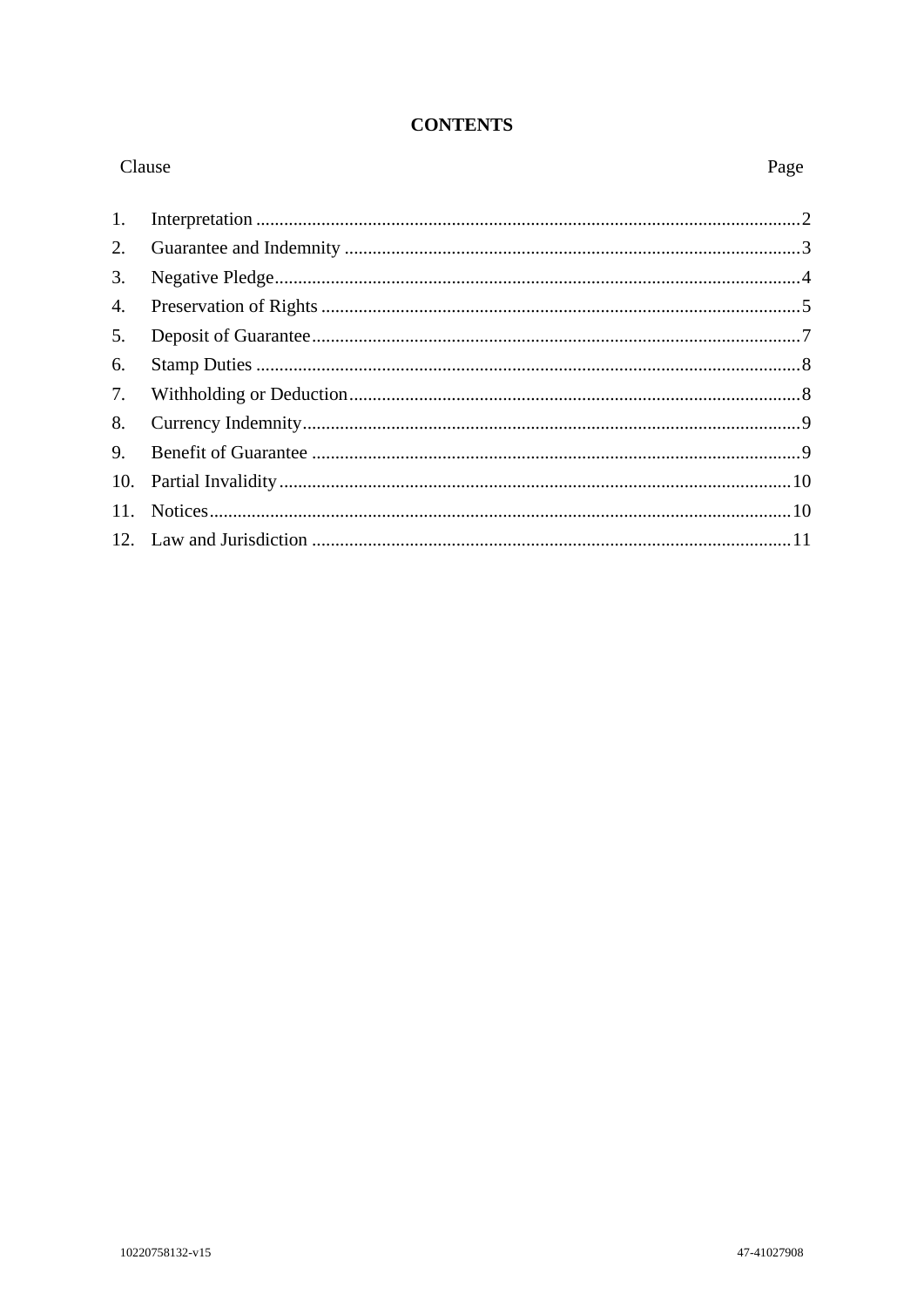## **THIS DEED OF GUARANTEE** is made on 7 January 2022

**BY**:

## (1) **ENEL - SOCIETÀ PER AZIONI ("ENEL")**

in favour of:

- (2) **THE NOTEHOLDERS** (as defined in the Conditions (as defined below)) for the time being and from time to time of the Notes (as defined below) and the holders for the time being and from time to time of the Coupons (if any) appertaining to the Notes; and
- (3) **THE RELEVANT ACCOUNT HOLDERS** (as defined below).

### **WHEREAS**:

- (A) **ENEL** and **ENEL FINANCE INTERNATIONAL N.V**. (the "**Issuer**") have entered into an amended and restated programme agreement (the "**Programme Agreement**", which expression includes the same as it may be amended and/or supplemented and/or restated from time to time) dated 7 January 2022 with the Dealers named therein under which the Issuer may, from time to time, issue Notes (such Notes as issued by the Issuer being "**Notes**", such expression to include Definitive Bearer Notes, Notes represented by a Global Note and Definitive Registered Notes).
- (B) Notes may be Bearer Notes or Registered Notes.

Each Tranche of Bearer Notes will initially be represented by a temporary bearer global note (each, a "**Temporary Global Note**") or a permanent bearer global note (each, a "**Permanent Global Note**"). Each Temporary Global Note will either be exchangeable for interests in a Permanent Global Note or for Notes in definitive bearer form ("**Definitive Bearer Notes**") (with, if applicable, Coupons), as indicated in the applicable Final Terms. Each Permanent Global Note will be exchangeable for Definitive Bearer Notes (with, if applicable, Coupons) only in accordance with its terms.

Registered Notes will initially be represented by a registered global note (a "**Registered Global Note**" and, together with each Temporary Global Note, each Permanent Global Note, each Regulation S Global Note, the "**Global Notes**" and, each, a "**Global Note**").

Interests in a Registered Global Note will be exchangeable for definitive Registered Notes ("**Definitive Registered Notes**") only in accordance with its terms.

(C) Each Global Note may, after issue, be deposited with a depositary for one or more Clearing Systems (as defined in the Deed of Covenant (as defined below)) (together, the "**Relevant Clearing System**"). Upon any deposit of a Global Note, the Underlying Notes (as defined in the Deed of Covenant) represented by the Global Note will be credited to a securities account or securities accounts with the Relevant Clearing System. Any account holder with the Relevant Clearing System which has Underlying Notes credited to its securities account from time to time (each, a "**Relevant Account Holder**") will, subject to and in accordance with the terms and conditions and operating procedures or management regulations of the Relevant Clearing System, be entitled to transfer the Underlying Notes and (subject to and upon payment being made by the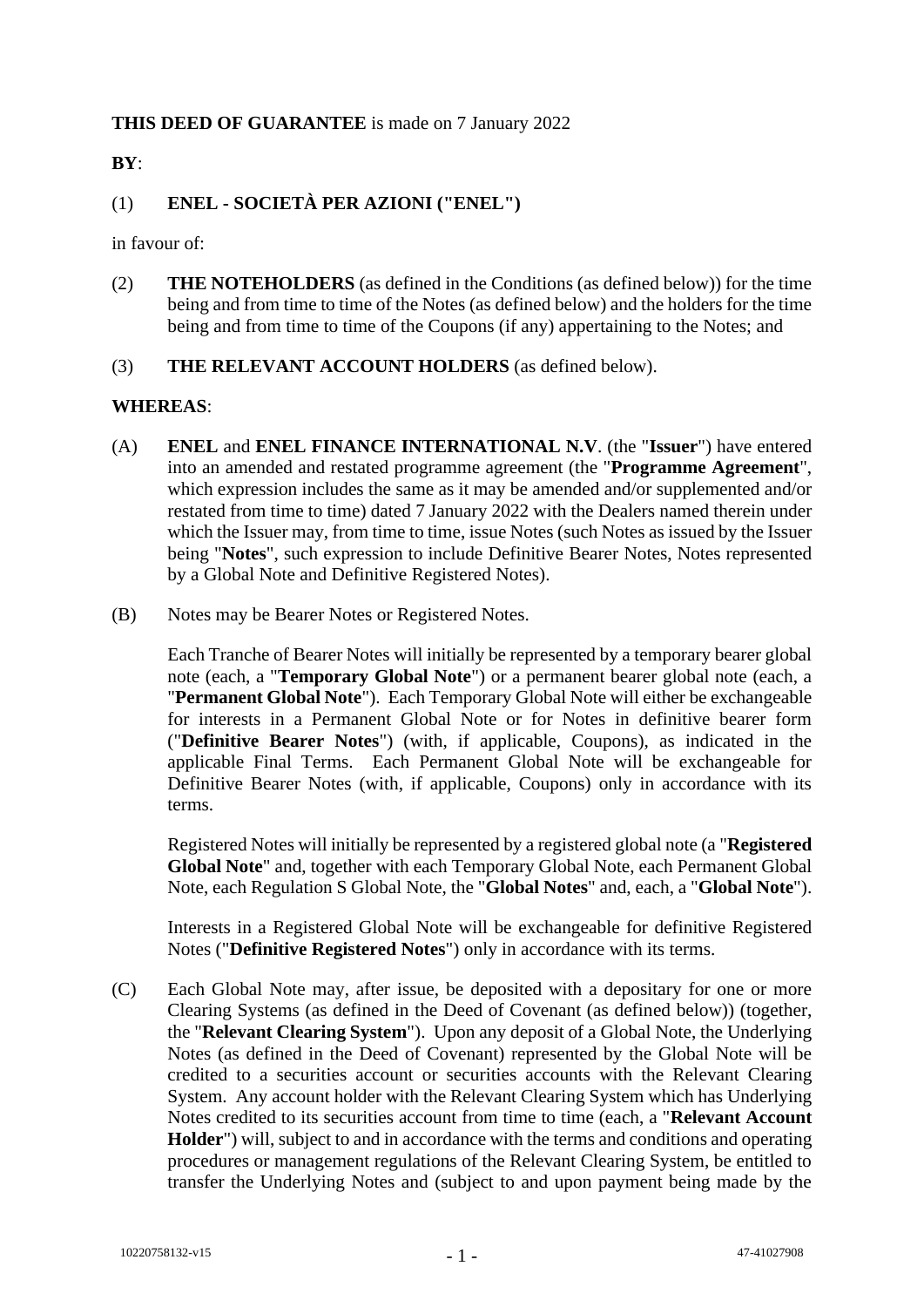Issuer in accordance with the terms of the relevant Global Note) will be entitled to receive payments from the Relevant Clearing System calculated by reference to the Underlying Notes credited to its securities account.

- (D) The Issuer and **ENEL** have, in relation to the Notes, entered into an amended and restated agency agreement (the "**Agency Agreement**", which expression includes the same as it may be amended and/or supplemented and/or restated from time to time) dated 7 January 2022 with The Bank of New York Mellon, London Branch as principal paying and transfer agent and exchange agent (the "**Principal Paying Agent**", which expression shall include any successor principal paying agent) and The Bank of New York Mellon SA/NV, Luxembourg Branch as registrar.
- (E) The Issuer has executed a Deed of Covenant on 7 January 2022 (the "**Deed of Covenant**", which expression includes the same as it may be amended and/or supplemented and/or restated from time to time), relating to Global Notes.
- (F) **ENEL** has agreed to guarantee the payment of all sums expressed to be payable from time to time by the Issuer to the Beneficiaries (as defined below) in respect of (i) the Notes issued by the Issuer and/or (ii) the Deed of Covenant executed by the Issuer, on the terms and conditions contained herein.

## **NOW THIS GUARANTEE WITNESSES** as follows:

### 1. **INTERPRETATION**

### 1.1 **Definitions**

In this Guarantee, the following expressions have the following meanings:

"**Beneficiaries**" means the Noteholders and the Relevant Account Holders and each a "**Beneficiary**".

"**Conditions**" means, in relation to the Notes of any Series, the terms and conditions endorsed on or incorporated by reference into the Note or Notes constituting the Series, the terms and conditions being in or substantially in the form set out in Schedule 2 to the Agency Agreement or in such other form, having regard to the terms of the Notes of the relevant Series, as may be agreed between the Issuer, the Principal Paying Agent and the relevant Dealer, as modified and supplemented by the applicable Final Terms.

"**person**" means any individual, company, corporation, firm partnership, joint venture, association, organisation, state or agency or a state or other entity whether or not having separate legal personality.

## 1.2 **Other defined terms**

- (a) Unless otherwise defined herein or the context otherwise requires, terms defined in the Conditions have the same meanings in this Guarantee.
- (b) The provisions of this Guarantee shall apply to all Notes.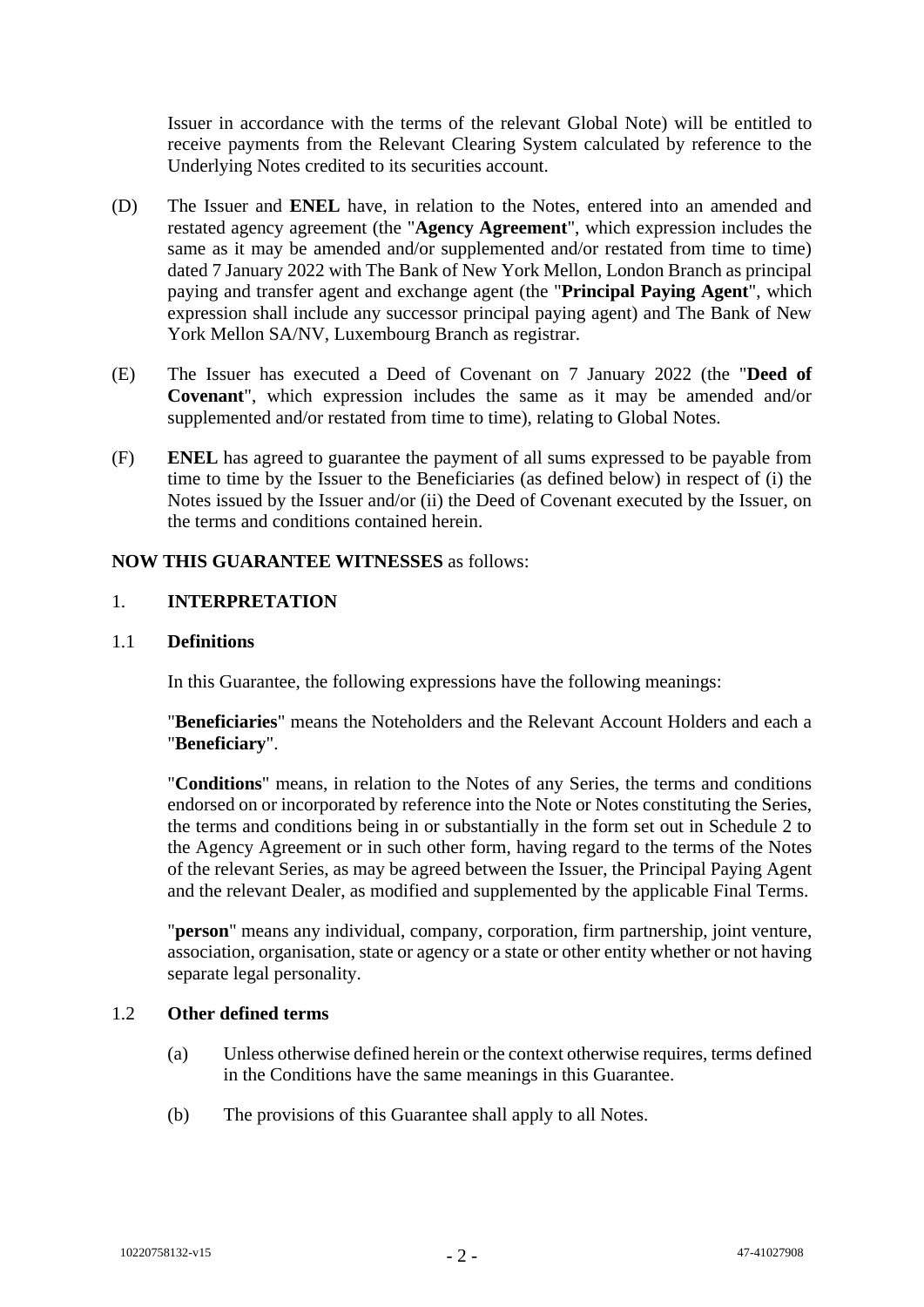## 2. **GUARANTEE AND INDEMNITY**

- 2.1
- <span id="page-4-0"></span>(a) In relation to the Issuer and any Notes, any Coupons issued by it and in relation to the Deed of Covenant executed by the Issuer, ENEL as principal obligor hereby unconditionally and irrevocably guarantees by way of deed poll to each Beneficiary the due and punctual payment of all amounts due from time to time to such Beneficiary by the Issuer in respect of any such Note, Coupon or under the Deed of Covenant in respect thereof, as the case may be, (including any premium or any other amounts of whatever nature or additional amounts which may become payable under any of the foregoing) when and as the same shall become due and payable in accordance with the terms thereof. In case of the failure of the Issuer punctually to make any such payment, ENEL hereby undertakes to cause such payment to be made punctually when and as the same shall become due and payable, whether at maturity, upon redemption by acceleration of maturity or otherwise, as if such payment were made by the Issuer in accordance with the terms thereof. ENEL hereby: (i) waives any requirement that any Beneficiary, in the event of any default of such payment by the Issuer, first makes demand upon or seeks to enforce remedies against the Issuer before seeking to enforce this Guarantee, (ii) agrees that its obligations under this Guarantee shall be unconditional and irrevocable irrespective of the validity, regularity or enforceability of such Notes, Coupons or the Deed of Covenant in respect thereof, the absence of any action to enforce the same, any waiver or consent by any Beneficiary with respect to any provisions thereof, the recovery of any judgment against the Issuer or any action to enforce the same, any consolidation, merger, conveyance or transfer by the Issuer or any other circumstance which might otherwise constitute a legal or equitable discharge or defence of a guarantor and (iii) covenants that this Guarantee will not be discharged except by complete performance of the obligations contained in all such Notes, Coupons, the Deed of Covenant and this Guarantee in respect thereof.
- (b) For so long as any Global Note is held on behalf of the Relevant Clearing System, each person (other than a Clearing System) who is for the time being a Relevant Account Holder shall be treated by ENEL as the holder of such nominal amount of such Notes for all purposes other than with respect to the payment of principal or interest on such nominal amount of Notes for which purpose: (i) in the case of a Temporary or Permanent Global Note, the bearer of the relevant Global Note shall be treated by ENEL as the holder of such Note in accordance with and subject to the terms of the relevant Global Note, and (ii) in the case of a Registered Global Note, the registered holder of the relevant Registered Global Note in accordance with and subject to the terms of the relevant Registered Global Note.
- (c) ENEL covenants in favour of each Relevant Account Holder that it will make all payments under this Guarantee in respect of the nominal amount of Notes for the time being shown in the records of any Relevant Clearing System as being held by the Relevant Account Holder and represented by a Global Note to, in the case of a Temporary or Permanent Global Note, the bearer of such Global Note, in the case of a Registered Global Note, to the registered holder of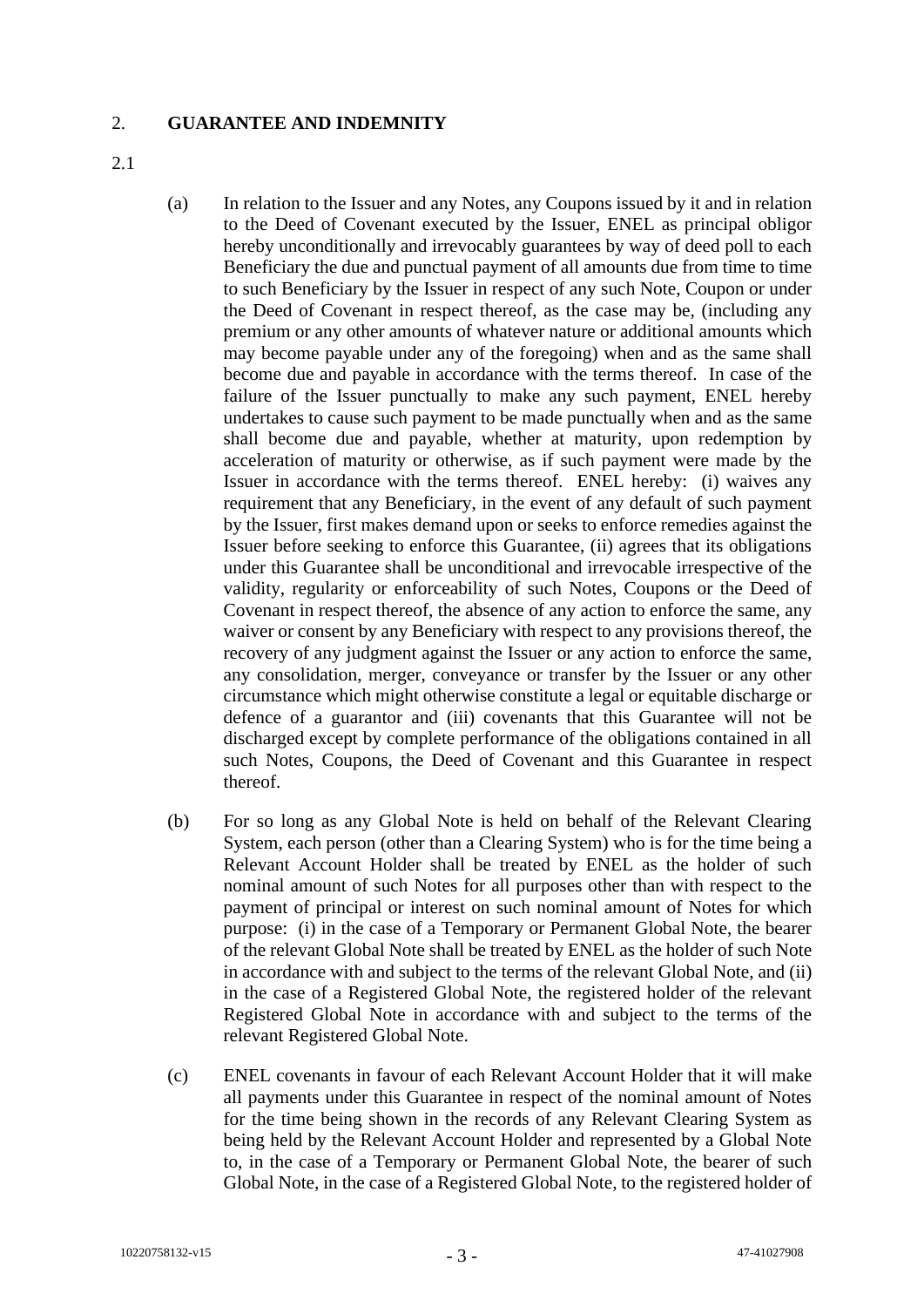the Registered Global Note, in each case in accordance with the terms of this Guarantee and acknowledges that each Relevant Account Holder may take proceedings to enforce this covenant and any of the other rights which it has under this Guarantee directly against ENEL.

(d) The Guarantor shall only be liable up to an amount which is the aggregate of 120 per cent. of the aggregate principal amount of any Tranche of the Notes which may be issued under the Programme (in each case as specified in the applicable Final Terms) and 120 per cent. of the interest on such Notes accrued but not paid as at any date on which the Guarantor's liability under the Notes falls to be determined. As at the date hereof, the aggregate nominal amount of the Notes that may be issued and outstanding under the Programme is  $\epsilon$ 35,000,000,000, subject to adjustment in future in accordance with clause 13 of the Programme Agreement.

### 2.2 **Status**

The obligations of ENEL under this Guarantee are direct, unconditional and (subject to the provisions of Condition 4) unsecured and unsubordinated obligations of ENEL and rank at least equally with all other outstanding unsecured and unsubordinated obligations of ENEL, present and future, other than obligations, if any, that are mandatorily preferred by statute or by operation of law.

## 2.3 **Indemnity**

ENEL irrevocably and unconditionally agrees as a primary obligation to each Beneficiary that, if any sum referred to in Clause [2.1](#page-4-0) is not recoverable from ENEL thereunder for any reason whatsoever (including, without limitation, by reason of any Note, any Coupon and/or the Deed of Covenant or the provision thereof being or becoming void, voidable, unenforceable or otherwise invalid or ineffective for any reason under any applicable law), then (notwithstanding that the same may have been known to such Beneficiary or any other person) ENEL will pay such sum by way of a full indemnity to such Beneficiary on demand against any loss incurred by it, in the manner and currency prescribed by the Conditions. This indemnity constitutes a separate and independent obligation from the other obligations under this Guarantee and shall give rise to a separate and independent cause of action.

### 3. **NEGATIVE PLEDGE**

In relation to each Series of Notes, so long as any of the Notes of such Series remains outstanding (as defined in the Agency Agreement), ENEL will not create or have outstanding (other than by operation of law) any mortgage, lien, pledge or other charge upon the whole or any part of its assets or revenues, present or future, to secure any Indebtedness unless:

- (a) the same security shall forthwith be extended equally and rateably to the Notes and the Coupons of such Series; or
- (b) such other security as shall be approved by an Extraordinary Resolution (as defined in the Agency Agreement) of the Noteholders of such Series shall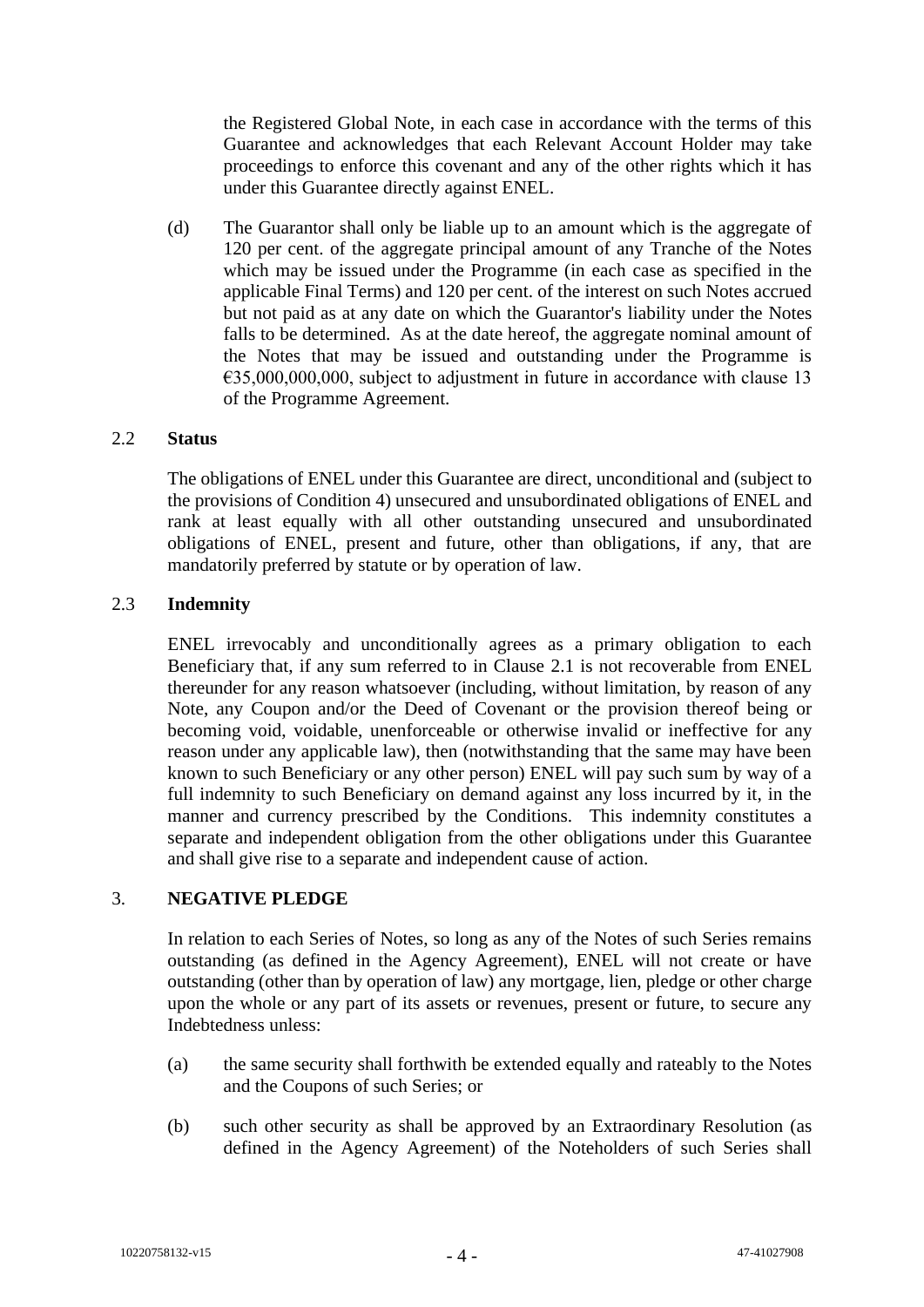previously have been or shall forthwith be extended equally and rateably to the Notes and the Coupons of such Series.

As used herein, "**Indebtedness**" means any present or future indebtedness for borrowed money of ENEL which is in the form of, or represented by, bonds, notes, debentures or other securities and which is or are intended to be quoted, listed or ordinarily dealt in on any stock exchange, over-the-counter or other established securities market.

## 4. **PRESERVATION OF RIGHTS**

### 4.1 **Continuing obligations**

The obligations of ENEL herein contained shall constitute and be continuing obligations notwithstanding any settlement of account or other matter or thing whatsoever and shall not be considered satisfied by any intermediate payment or satisfaction of all or any of the Issuer's obligations under or in respect of any Note, any Coupon and/or the Deed of Covenant and shall continue in full force and effect until no sum remains payable under any Note, any Coupon and/or the Deed of Covenant, and all other actual or contingent obligations of the Issuer thereunder or in respect thereof have been satisfied, in full. Furthermore, these obligations of ENEL are additional to, and not instead of, any security or other guarantee or indemnity at any time existing in favour of a Beneficiary, whether from ENEL or otherwise.

### 4.2 **Obligations not discharged**

Without affecting any of the Issuer's obligations, ENEL will be liable under this Guarantee as if it were the sole principal debtor and not merely a surety. Accordingly, it will not be discharged, nor will its liability be affected, by anything which would not discharge it or affect its liability if it were the sole principal debtor. Neither the obligations of ENEL herein contained nor the rights, powers and remedies conferred upon the Beneficiaries by this Guarantee or by law shall be discharged, impaired or otherwise affected by:

- (a) the winding-up, dissolution, administration or reorganisation of the Issuer (including, without limitation, in relation to ENEL N.V., voluntary liquidation (*vereffening*), suspension of payments (*surseance van betaling*), bankruptcy (*faillissement*), or a composition with creditors (*akkoord*), a public restructuring procedure (*openbare akkoordprocedure*), fraudulent conveyance (*actio pauliana*), general settlement with creditors, reorganisation or similar laws affecting the rights of creditors generally) or any change in its status, function, control or ownership;
- (b) any of the obligations of the Issuer under or in respect of any Note, any Coupon and/or the Deed of Covenant being or becoming illegal, invalid, unenforceable or ineffective in any respect;
- (c) any time, waiver, consent or other indulgence being granted or agreed to be granted to the Issuer or any other person in respect of any of their obligations under or in respect of any Note, any Coupon and/or the Deed of Covenant;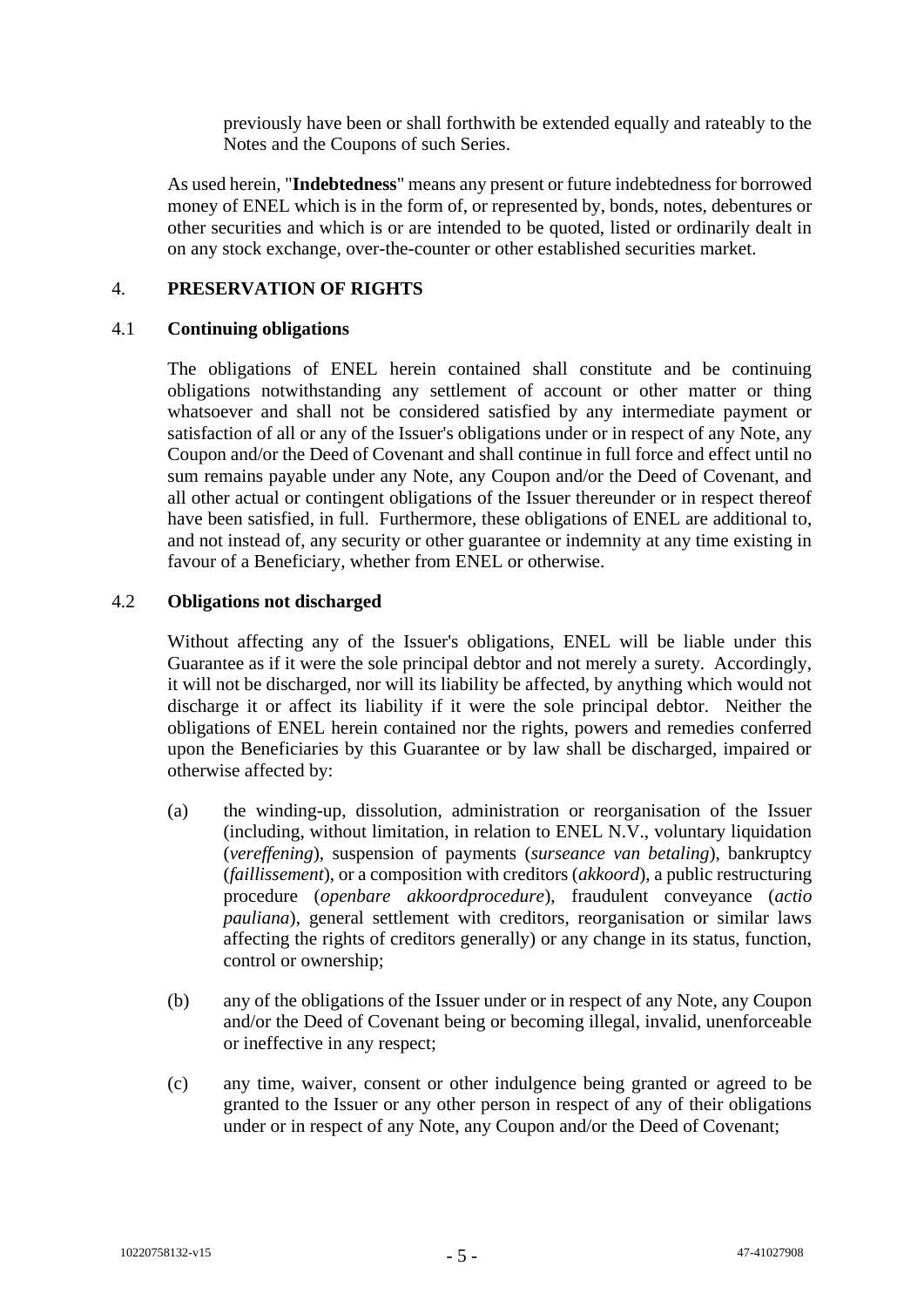- (d) any amendment to, or any variation, waiver or release of, any obligation of the Issuer under or in respect of any Note, any Coupon and/or the Deed of Covenant or any security or other guarantee or indemnity in respect thereof;
- (e) the making or absence of any demand on the Issuer or any other person for payment or the enforcement or absence of enforcement of any Note, any Coupon and/or the Deed of Covenant; or
- (f) any other act, event or omission which, but for this Clause, might operate to discharge, impair or otherwise affect the obligations expressed to be assumed by ENEL herein or any of the rights, powers or remedies conferred upon the Beneficiaries or any of them by this Guarantee or by law.

## 4.3 **Settlement Conditional**

Any settlement or discharge between ENEL and the Beneficiaries or any of them shall be conditional upon no payment to the Beneficiaries or any of them by the Issuer or any other person on the Issuer's behalf being avoided or reduced by virtue of any laws relating to bankruptcy, insolvency, liquidation or similar laws of general application for the time being in force and, in the event of any such payment being so avoided or reduced, the Beneficiaries shall be entitled to recover the amount by which such payment is so avoided or reduced from ENEL subsequently as if such settlement or discharge had not occurred. Each Beneficiary may concede or compromise any claim that any payment, security or other disposition is liable to avoidance or restoration.

#### 4.4 **Exercise of Rights**

No Beneficiary shall be obliged before exercising any of the rights, powers or remedies conferred upon it by this Guarantee or by law:

- (a) to make any demand of the Issuer save for the presentation of the relevant Note or Coupon;
- (b) to take any action or obtain judgment in any court against the Issuer; or
- (c) to make or file any claim or proof in a winding-up or dissolution of the Issuer (including, without limitation, in relation to ENEL N.V., voluntary liquidation (*vereffening*), suspension of payments (*surseance van betaling*), bankruptcy (*faillissement*), or a composition with creditors (*akkoord*), fraudulent conveyance (*actio pauliana*), general settlement with creditors, reorganisation or similar laws affecting the rights of creditors generally),

and (save as aforesaid) ENEL hereby expressly waives presentment, demand, protest and notice of dishonour in respect of each Note, Coupon and the Deed of Covenant.

### 4.5 **Deferral of Guarantor's rights**

(a) ENEL agrees that, so long as any sums are or may be owed by the Issuer in respect of any Note, any Coupon and/or the Deed of Covenant or the Issuer is under any other actual or contingent obligation thereunder or in respect thereof, ENEL will not exercise any rights which ENEL may, at any time, have by reason of the performance by ENEL of its obligations hereunder: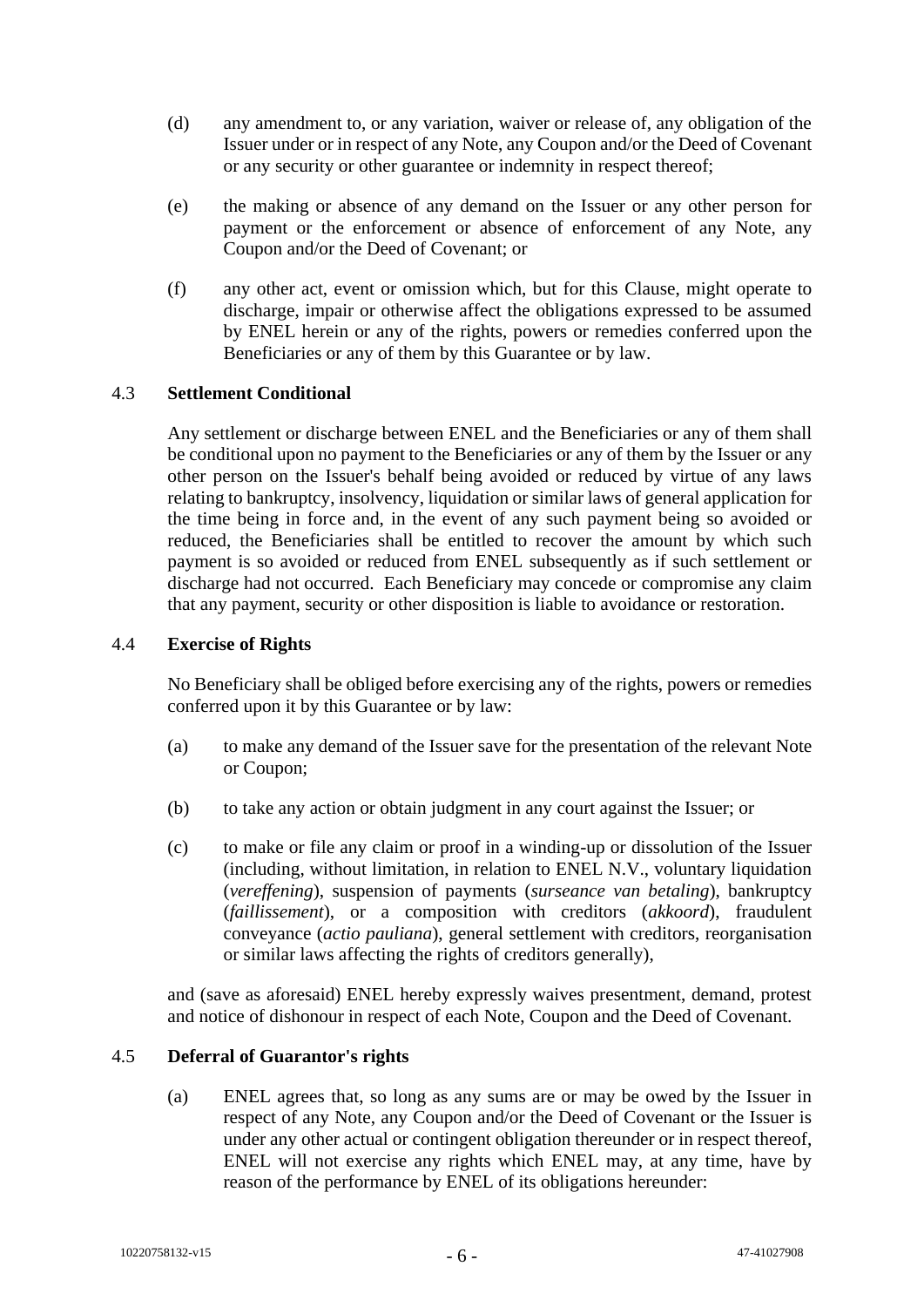- (i) to be indemnified by the Issuer; or
- (ii) to take the benefit (in whole or in part and whether by way of subrogation or otherwise) of any rights of any Beneficiary against the Issuer in respect of amounts paid by ENEL under this Guarantee or any security enjoyed in connection with any Note, any Coupon and/or the Deed of Covenant by any Beneficiary.
- (b) ENEL agrees that, so long as any sums are or may be owed by the Issuer in respect of any Note, any Coupon and/or the Deed of Covenant or the Issuer is under any other actual or contingent obligation thereunder, ENEL shall not, after a claim has been made or by virtue of any payment or performance by it under this Guarantee:
	- (i) claim, rank, prove or vote as a creditor of the Issuer or its respective estates in competition with any Beneficiary (or any trustee or agent on its behalf); or
	- (ii) receive, claim or have the benefit of any payment, distribution or security from or on account of the Issuer, or exercise any right of set-off as against the Issuer.

## 4.6 **Appropriations**

ENEL agrees that, so long as any sums are or may be owed by the Issuer in respect of any Note, any Coupon and/or the Deed of Covenant or the Issuer is under any other actual or contingent obligation thereunder, each Beneficiary (or any trustee or agent on its behalf) may:

- (a) refrain from applying or enforcing any other moneys, security or rights held or received by that Beneficiary (or any trustee or agent on its behalf) in respect of those amounts, or apply and enforce the same in such manner and order as it sees fit (whether against those amounts or otherwise), and ENEL shall not be entitled to the benefit of the same; and
- (b) hold in a suspense account any moneys received from ENEL or on account of ENEL's liability under this Guarantee, without liability to pay interest on those moneys.

## 5. **DEPOSIT OF GUARANTEE**

This Guarantee shall take effect as a Deed Poll for the benefit of the Beneficiaries from time to time. This Guarantee shall be deposited with and held by the Principal Paying Agent at its specified office until the date which is five years after all the obligations of the Issuer under or in respect of any Notes, any Coupons and the Deed of Covenant have been discharged in full. ENEL hereby acknowledges the right of every Beneficiary to the production of, and the right of every Beneficiary to obtain a copy of, this Guarantee.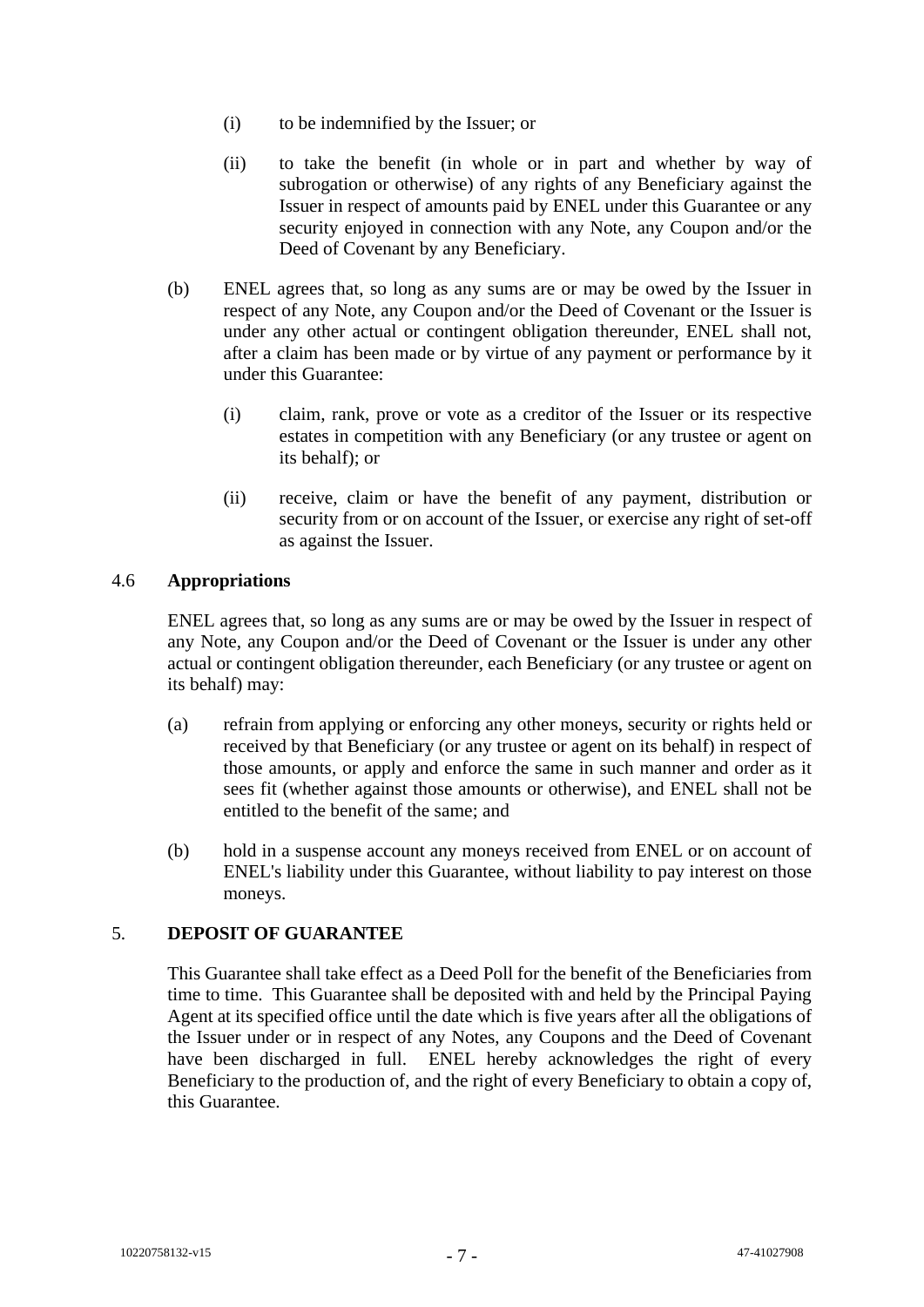### 6. **STAMP DUTIES**

ENEL shall pay all stamp, registration and other similar documentary taxes and duties (including any interest and penalties thereon or in connection therewith) which are payable upon or in connection with the execution and delivery of this Guarantee and any action taken by any Beneficiary to enforce the provisions of this Guarantee, and shall indemnify each Beneficiary against any documented claim, demand, action, liability, damages, cost, loss or expense (including, without limitation, documented legal fees and any applicable value added tax) which it incurs as a result or arising out of or in relation to any failure to pay or delay in paying any of the same.

## 7. **WITHHOLDING OR DEDUCTION**

- 7.1 All payments by ENEL under this Guarantee will be made without withholding or deduction for or on account of any present or future taxes or duties of whatever nature imposed or levied by or on behalf of any Tax Jurisdiction unless such withholding or deduction is required by law. In such event, ENEL will pay such additional amounts as shall be necessary in order that the net amounts received by the Beneficiaries after such withholding or deduction shall equal the respective amounts which would otherwise have been receivable in respect of the Notes or Coupons, as the case may be, in the absence of such withholding or deduction; except that no such additional amounts shall be payable with respect to any Note or Coupon:
	- (a) presented for payment in any Tax Jurisdiction; or
	- (b) presented for payment by or on behalf of a Beneficiary who is liable for such taxes or duties in respect of such Note or Coupon by reason of his having some connection with a Tax Jurisdiction other than the mere holding of such Note or Coupon; or
	- (c) presented for payment by, or on behalf of, a Beneficiary who would be able to avoid such withholding or deduction by making a declaration or any other statement including, but not limited to, a declaration of residence or nonresidence, but fails to do so; or
	- (d) presented for payment more than 30 days after the Relevant Date (as defined in the Conditions) except to the extent that the Beneficiary thereof would have been entitled to an additional amount on presenting the same for payment on such 30th day assuming that day to have been a Payment Day (as defined in Condition 6(f)); or
	- (e) in relation to any payment or deduction on account of *imposta sostitutiva* pursuant to Decree 239, as amended and/or supplemented or, for the avoidance of doubt, Italian Legislative Decree 21 November 1997, No. 461 as amended and supplemented and in all circumstances in which the procedures set forth in Decree 239 in order to benefit from a tax exemption have not been met or complied with; or
	- (f) where such withholding or deduction is required to be made pursuant to Law Decree 30 September 1983, No. 512 converted into law with amendments by Law 25 November 1983, No. 649; or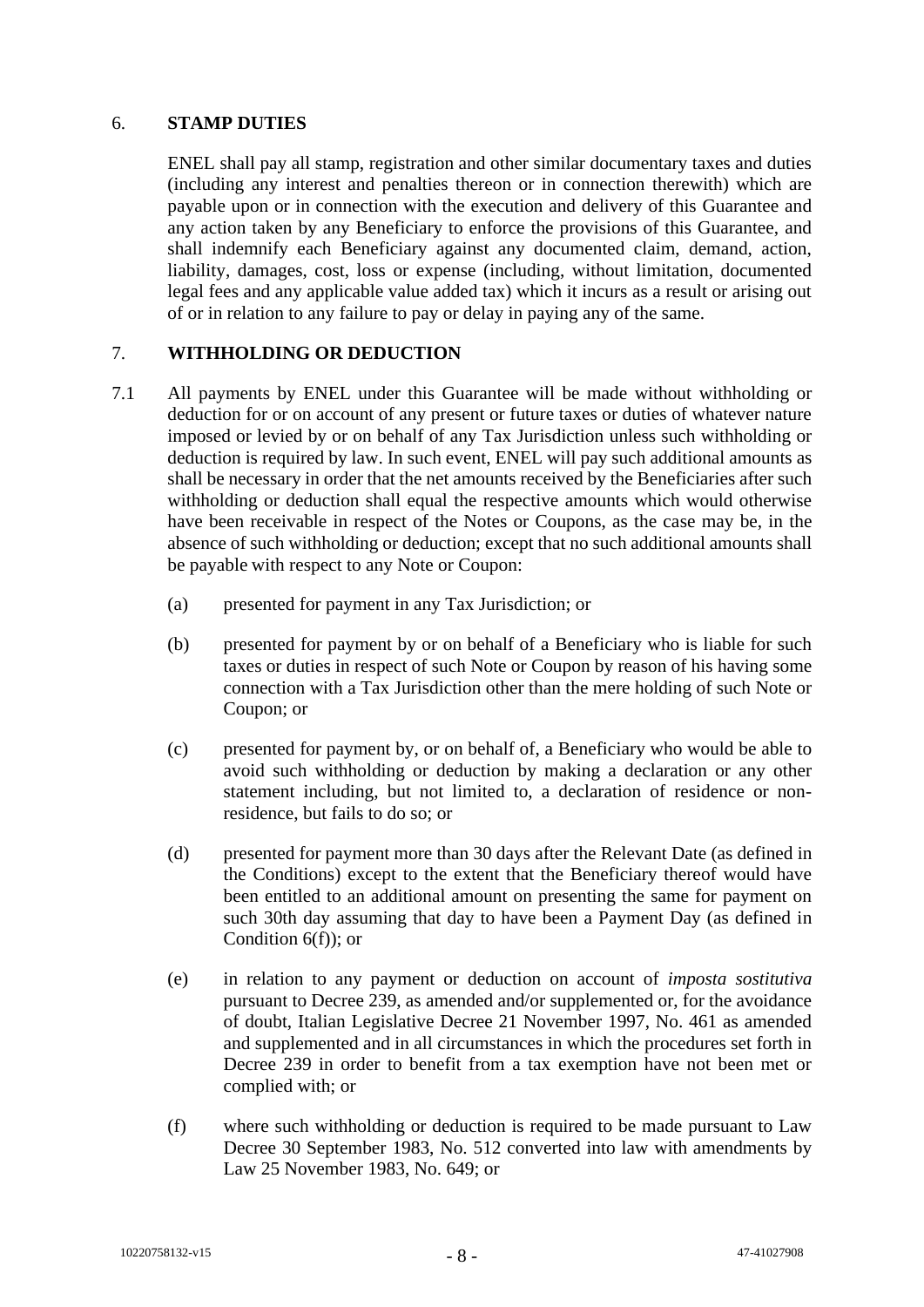- (g) where such withholding or deduction is required to be made pursuant to article 26 of Italian Presidential Decree No. 600 of 29 September 1973 (as amended or supplemented from time to time);
- (h) where such withholding or deduction is required to be made pursuant to the Dutch Witholding Tax Act 2021 (*Wet bronbelasting 2021);* or
- (i) in the event of payment by ENEL to a non-Italian resident Noteholder, to the extent that the Beneficiary is resident in a country which does not allow for a satisfactory exchange of information with the Italian authorities.
- 7.2 Notwithstanding anything to the contrary contained herein, ENEL (and any other person making payments on behalf of ENEL) shall be entitled to withhold and deduct any FATCA Withholding, and no person shall be required to pay any additional amounts in respect of FATCA Withholding.

## 8. **CURRENCY INDEMNITY**

- 8.1 Any amount received or recovered in a currency other than that in which the relevant payment is expressed to be due (the "**Contractual Currency**") (whether as a result of, or of the enforcement of, a judgment or order of a court of any jurisdiction, in the winding-up or dissolution (or similar under the laws of Italy) of ENEL or otherwise) by any Beneficiary in respect of any sum expressed to be due to it from ENEL shall only constitute a discharge to ENEL to the extent of the amount in the Contractual Currency which the recipient is able to purchase with the amount so received or recovered in that other currency on the date of that receipt or recovery (or, if it is not practicable to make that purchase on that date, on the first date on which it is practicable to do so). If that amount in the Contractual Currency is less than the amount in the Contractual Currency expressed to be due to the recipient under any Note, any Coupon or the Deed of Covenant, ENEL shall indemnify it against any loss sustained by it as a result. In any event, ENEL shall indemnify the recipient against the cost of making any such purchase.
- 8.2 For the purposes of this Clause, it will be sufficient for the relevant Beneficiary to demonstrate, by written and documented evidences, that it would have suffered a loss had an actual purchase been made. These indemnities constitute a separate and independent obligation from ENEL's other obligations, shall give rise to a separate and independent cause of action, shall apply irrespective of any indulgence granted by any Beneficiary and shall continue in full force and effect despite any other judgment, order, claim or proof for a liquidated amount in respect of any sum due under any Note, any Coupon or the Deed of Covenant or any other judgment or order.

### 9. **BENEFIT OF GUARANTEE**

### 9.1 **Benefit**

This Guarantee shall enure to the benefit of each Beneficiary and its (and any subsequent) successors and assigns, each of which shall be entitled severally to enforce this Guarantee against ENEL.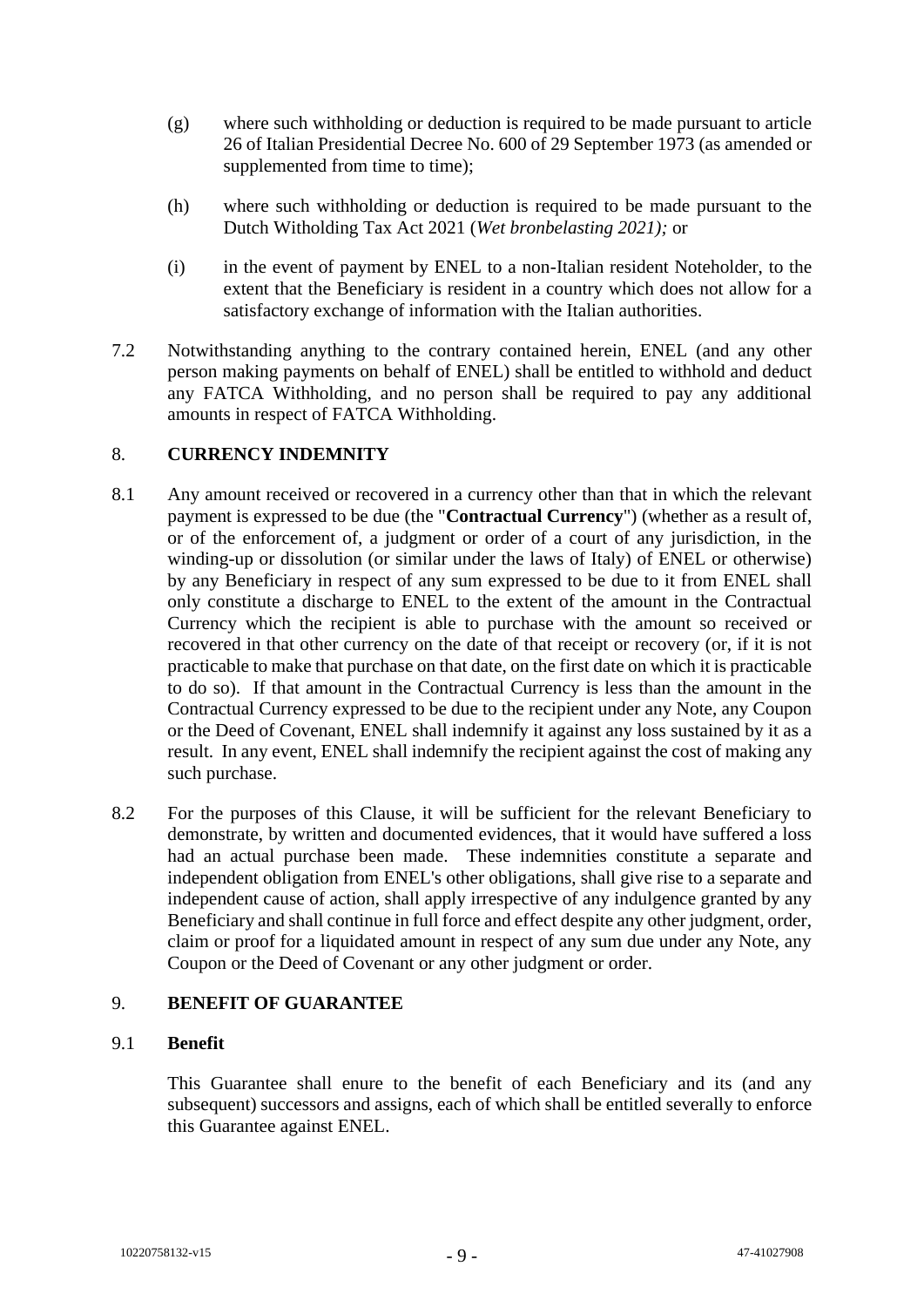### 9.2 **Assignment**

ENEL shall not be entitled to assign or transfer all or any of its rights, benefits and obligations hereunder. Each Beneficiary shall be entitled to assign all or any of its rights and benefits hereunder.

## 10. **PARTIAL INVALIDITY**

If at any time any provision hereof is or becomes illegal, invalid or unenforceable in any respect under the laws of any jurisdiction, neither the legality, validity or enforceability of the remaining provisions hereof nor the legality, validity or enforceability of such provision under the laws of any other jurisdiction shall in any way be affected or impaired thereby.

### 11. **NOTICES**

### <span id="page-11-0"></span>11.1 **Address for notices**

All notices, demands and other communications to ENEL hereunder shall be made in writing (by letter or email) and shall be sent to ENEL at:

| To:        | ENEL - Società per Azioni                      |
|------------|------------------------------------------------|
| At:        | Viale Regina Margherita, 137-00198 Rome, Italy |
| Email:     | capital.markets@enel.com                       |
| Attention: | Alessandro Canta. Head of Finance & Insurance  |

or to such other address or email or for the attention of such other person or department as ENEL has notified to the Noteholders in the manner prescribed for the giving of notices in connection with the Notes.

### 11.2 **Effectiveness**

Every notice, demand or other communication sent in accordance with Clause [11.1](#page-11-0) shall be effective as follows:

- (a) if sent by letter, upon receipt by ENEL, and
- (b) if sent by email, when sent, subject to no delivery failure notification being received by the sender within 24 hours of the time of sending;

**provided that** any such notice, demand or other communication which would otherwise take effect after 4.00 p.m. (London time) on any particular day or on any particular day which is not a business day in the place of ENEL shall not take effect until 10.00 a.m. (London time) on the immediately succeeding business day in the place of ENEL.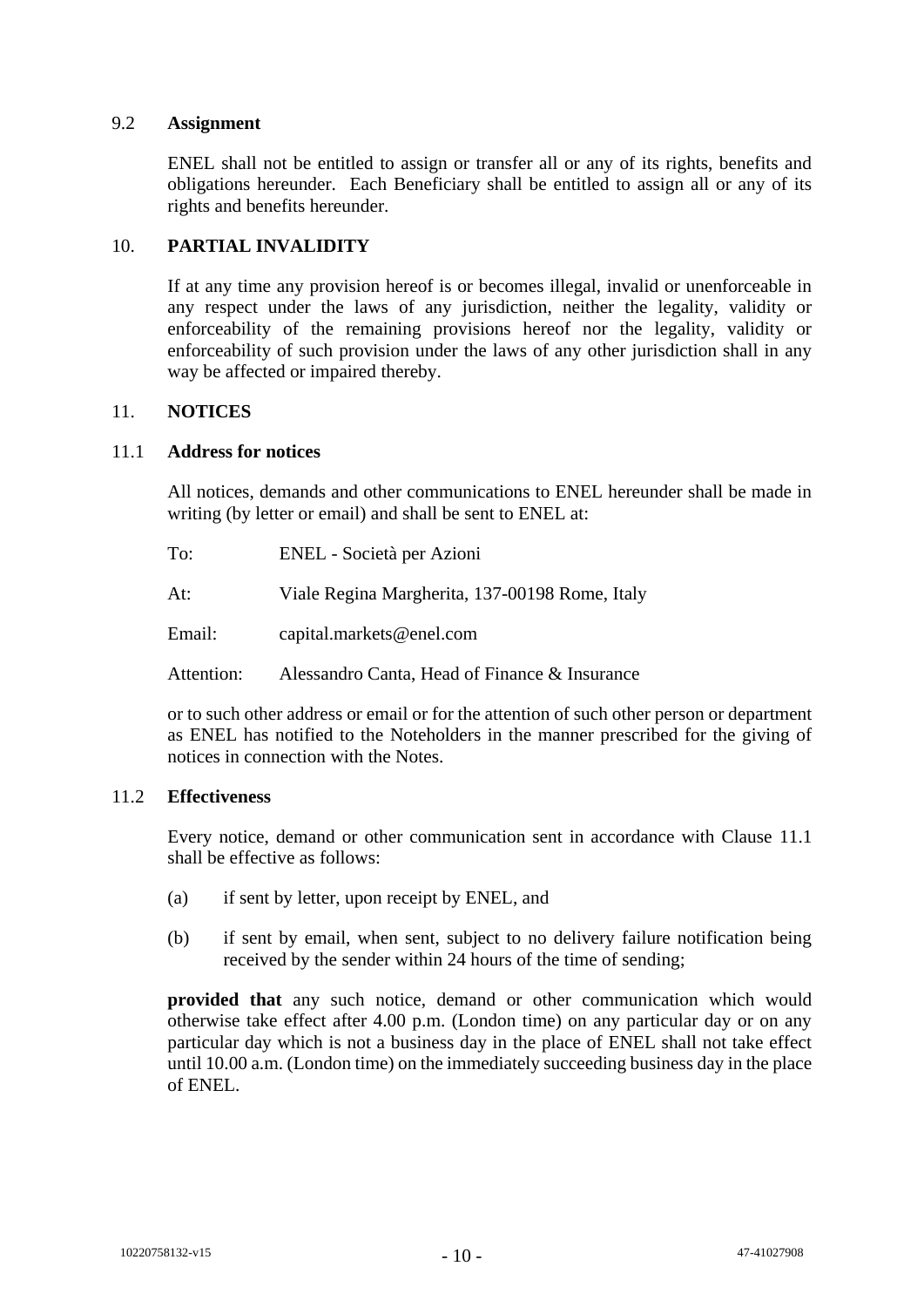## 12. **LAW AND JURISDICTION**

### 12.1 **Governing law**

This Guarantee and any non-contractual obligations arising out of or in connection with it, is governed by, and shall be construed in accordance with, English law.

## 12.2 **Submission to jurisdiction**

The courts of England are to have exclusive jurisdiction to settle any disputes which may arise out of or in connection with this Guarantee and accordingly any legal action or proceedings arising out of or in connection with this Guarantee, including any legal action or proceedings relating to any non-contractual obligations which may arise out of or in connection with this Guarantee ("**Proceedings**"), may be brought in such courts. ENEL irrevocably submits to the exclusive jurisdiction of the courts of England and waives any objection to Proceedings in such courts whether on the ground of venue or on the ground that the Proceedings have been brought in an inconvenient forum.

## 12.3 **Appointment of process agent**

ENEL appoints Law Debenture Corporate Services Limited, 100 Bishopsgate, London EC2N 4AG as its agent in England to receive service of process in any Proceedings in England based on this Guarantee. If for any reason such process agent ceases to act as such or no longer has an address in England, ENEL agrees to appoint a substitute agent for service of process and to give notice to the Beneficiaries of such appointment in accordance with Condition 14 (*Notices*).